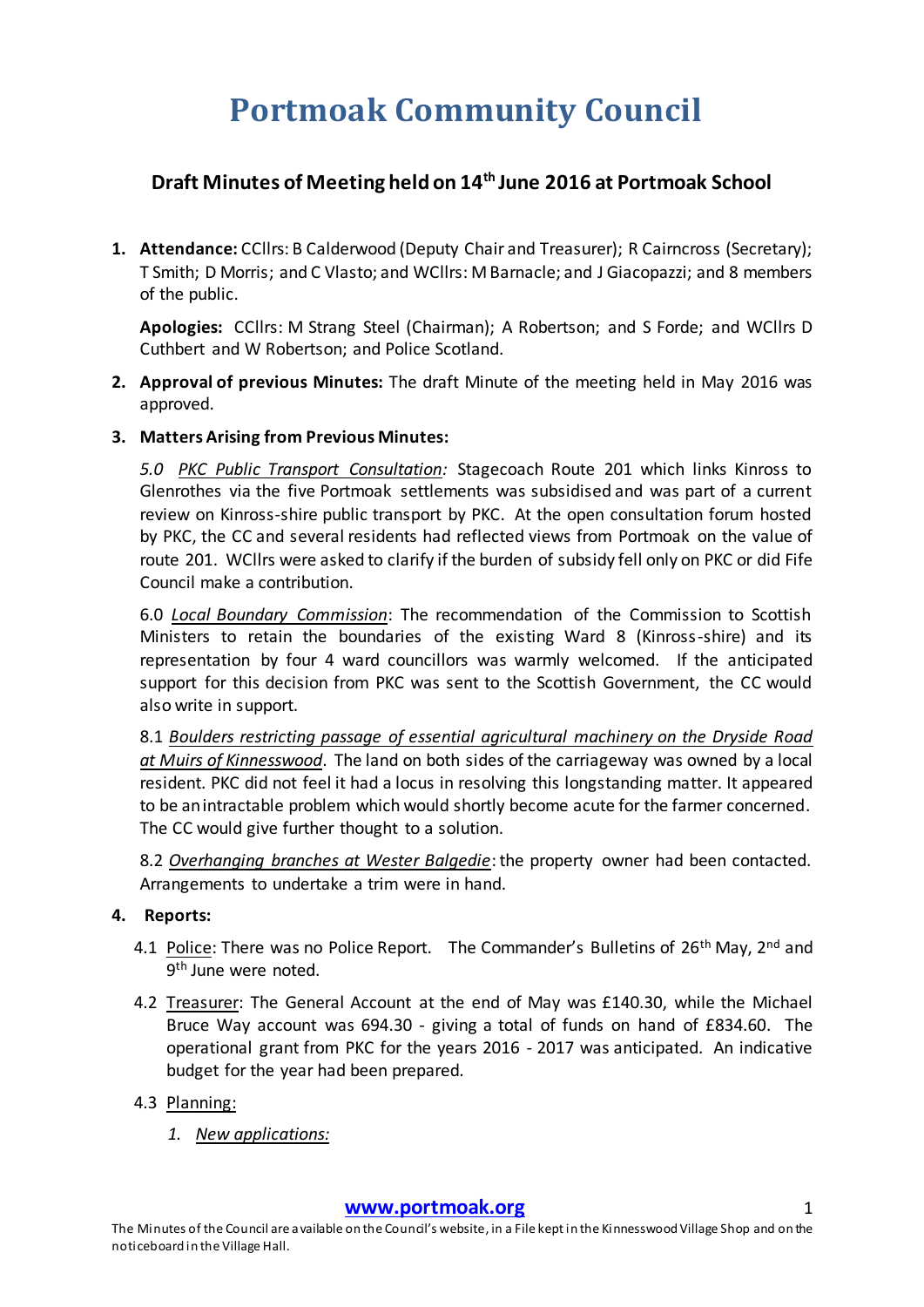- a) 16/00913/AML Land at Caol Ila, Back Dykes, Kinnesswood. Erection of a new house and garage. No Comment.
- b) 16/00817/FLL Carsehall Cottage, Wester Balgedie. Replacement windows and doors. No comment.
- c) 16/00798/FLL Glenlomond House, Glenlomond. Erection of a garage. No comment.
- d) 16/00721/FLL Bankfoot Cottage Leslie Road, Scotlandwell. Alterations and extension to house. No comment.
- e) 16/00795/FLL Rannoch Main Street, Kinnesswood. Alterations and extension to house. No comment.
- f) 16/00800/FLL Pine Cottage Wester Balgedie. Replacement windows and erection of a balcony. No comment.
- g) 16/00751/FLL Former site of Levenglen Nursing Home, Glenlomond. Erection of 13 houses. In anticipation of increased construction traffic, the CC had made two objections. Both were conditional on there being in place prior to building commencing and on the road between Wester Balgedie and Glenlomond: agreed passing places; and appropriate traffic calming signage.
- *2. Progress with Developments*
- a) Former Lomond Inn: Proposals for part demolition and erection of 5 dwellinghouses. The CC had made a formal complaint to PKC reflecting concerns about the continuing policy of PKC to withhold reports of conservation officers.
- *b)* Glenlomond: Proposals to erect 13 dwellinghouses. While a decision was awaited there was apparently permission to proceed with the removal of the existing buildings. This was underway.
- 3. *Note of appeal:* 16/00362/IPL and 16/00363/IPL Local Review Body: Two houses at Lochend Farmhouse, Scotlandwell.
- 4.4 Roads:
	- 1. The CC received its Roads Report for May. It also heard a Report of a CC meeting with PKC Roads Officers on 3rd June which had considered:
	- a) *Re-siting the 40mph speed limit on the A911 in Wester Balgedie* to include the two entrances to Loch Leven's Larder. The matter was in hand.
	- b) *traffic management of large vehicles (HGVs) in Main Street Kinnesswood.* Plans will be developed to ensure that, at the narrowest point large vehicles can pass without encroaching on narrow pavements. The positioning of a strategically placed bollard would also be considered.
	- c) *reclassification of A911 and B9097*. Although there may be a case to upgrade the busier B9097 to an A classification, there was no case to change the classification of the A911.
	- d) *proposed 20mph pilot speed limits on parts of A911*; The principles for this pilot scheme would be considered by PKC in September. It remains uncertain whether these proposals will be introduced in Portmoak.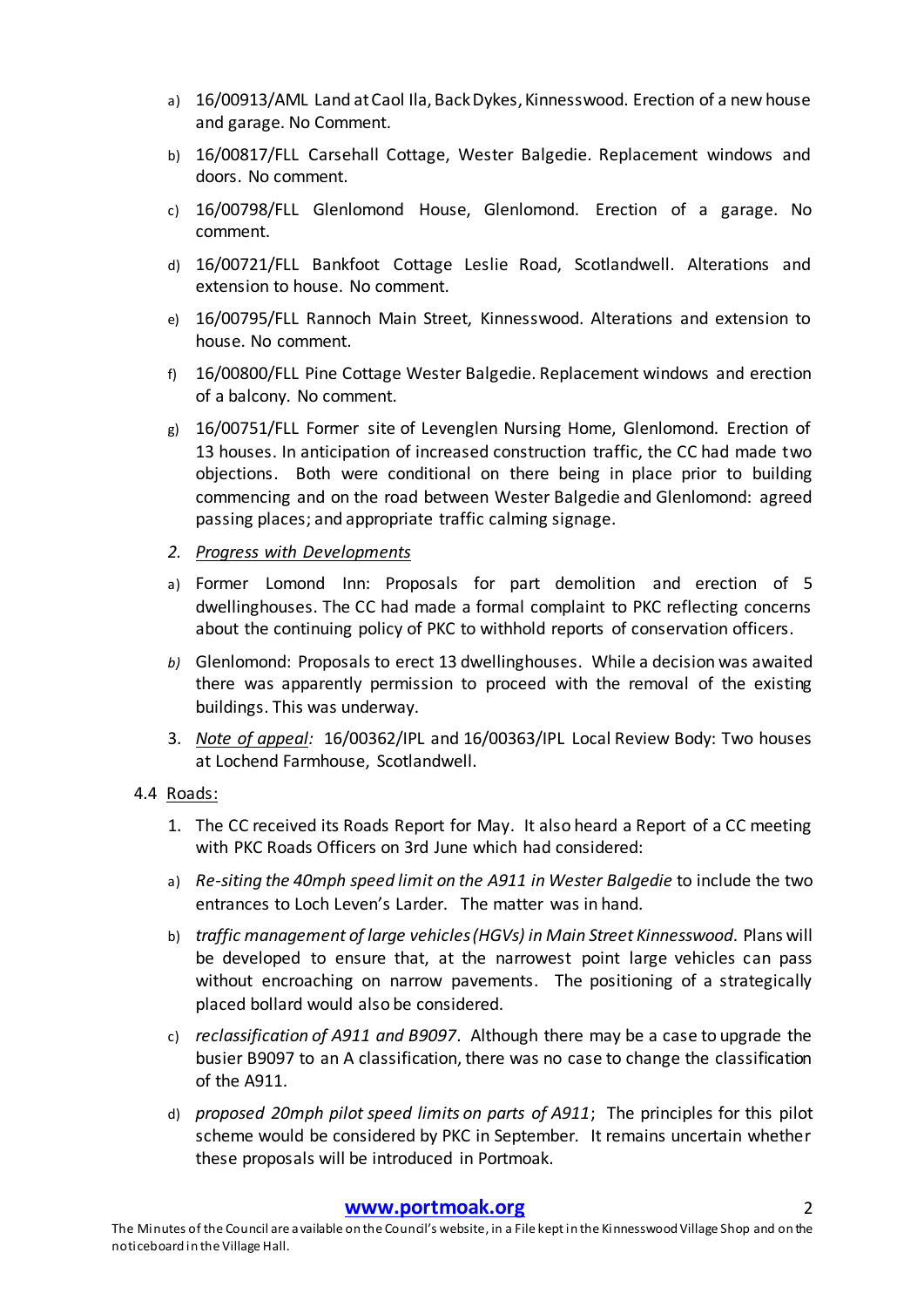- e) *footpath along A911 from Scotlandwell to Church and at Woodmarch*. This remains a significant problem. Both footpath and road were narrow making passage for large vehicles and pedestrians alike difficult. Progress towards a resolution awaits an option appraisal by PKC.
- f) *Flooding consequent on blocked drains in Scotlandwell* had been resolved.
- *g) A911 junction in Scotlandwell*. No change in traffic flows is proposed here.
- h) *Signage.* Strategically placed signs advising alternative routes for HGVs attempting to pass along the A911 and through Portmoak would be explored.
- 2. *Portmoak Primary School: Introduction of "Park and Stride*". The CC was supportive of this project where, on certain days, children would walk from the Church car park to the school. It had some concerns in respect of the narrow section of footpath pavement at Woodmarch and would draw this to the attention of the school.
- *3. Parking immediately after build-outs.* This can cause difficulties if it restricts those passing build-outs from making a timely return to the left hand side of the road.
- 4.5 Paths: Volunteers now met every Monday to undertake maintenance work on the Michal Bruce Way and other paths. Much was being achieved with an emphasis being on diverting water from path surfaces. A strimming programme was underway and grass cuts to Peat Loan had been reduced to once a month. Volunteers from Kinross High School (Community Campus) had helped with the maintenance programme and a sponsored walk by Portmoak Primary School would contribute some funds to the path programme.

#### **5. Ward Cllr Reports:**

*WCllr M Barnacle* reported that he was now a member of the PKC Outdoor Access Forum. The Council was now considering its capital budget for the years 2020 – 2023. He would pursue concerns that the road infrastructure for Kinross-shire was not accorded an appropriate priority.

## **6. Matters previously notified to the Secretary plus matters raised from the floor:**

6.1 *Loch Leven Community Library*. Richard Scott described the work of a volunteer group "Friends of Loch Leven Community Library." Some 17 or so folk bridged the gap to keep the library open when it would otherwise have been closed. This was a valued practical arrangement when usually up to three volunteers were on duty at any one time. Anyone interested in this work should make contact through the library.

## **7. AOCB:**

- 7.1 *Kinnesswood in Bloom (KIB)*. CCllr T Smith reported that, despite continuing efforts A & J Stephen, as owner of a plot of land adjacent to the war memorial, had not provided necessary consent to allow KIB to develop the plot. Significant funding would need to be returned were this not forthcoming by September. The nature of the impediment was unclear. WCllrs would consider what may be done.
- 7.2 *Potential change of flight paths at Edinburgh airport.* The CC noted that there was a current consultation to address this matter which was open to the public. At present there were no specific proposals.